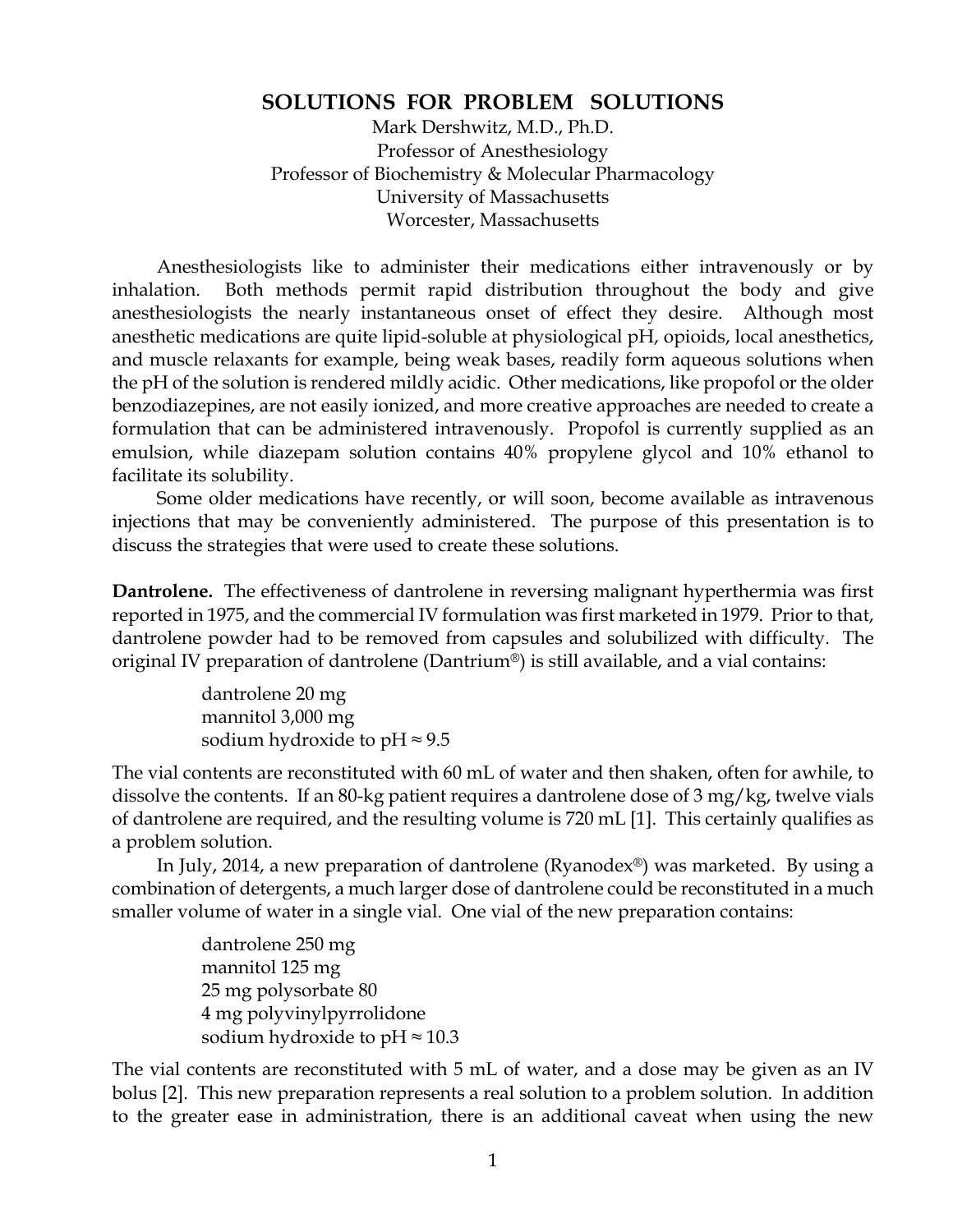preparation: when giving the typical amounts of Dantrium® to treat an episode of MH, a brisk osmotic diuresis will result due to the amount of mannitol injected, although additional mannitol may be required. The amount of mannitol in Ryanodex® will not result in osmotic diuresis, and additional mannitol is required to induce the diuresis necessary to protect the kidneys from injury due to the resulting myoglobinuria. One vial of Ryanodex® currently costs about \$2,300, while the corresponding dose of Dantrium® costs about \$800.

**Acetaminophen.** Various derivatives of aniline were synthesized in the 1880's and investigated for their analgesic and antipyretic properties. The first of these to enjoy widespread use was acetanilide, however it was mostly abandoned within a decade because it produced methemoglobinemia. Acetaminophen and phenacetin were also studied, and phenacetin became widely used because of its (erroneously perceived) increased safety over acetaminophen. Phenacetin use was finally ended in the 1980's because of renal toxicity.



When first studied, acetaminophen, too, was thought to cause methemoglobinemia, but that was probably due to preparation contamination with nitrophenol, a synthetic precursor. Acetaminophen was "rediscovered" in the 1950's and marketed as Tylenol®. (Outside of the United States, Canada, and Japan, acetaminophen is known as paracetamol (Panadol®)). It is now known that acetaminophen is an active metabolite of both acetanilide and phenacetin and is responsible for most of the analgesic and antipyretic activity of the parent molecules.

Because of its lack of water solubility, little effort was made to develop an intravenous formulation of acetaminophen. In the 1980's, propacetamol, an ester created by linking acetaminophen and diethylglycine, was marketed in many countries as an IV formulation. It is a prodrug of acetaminophen with much greater water solubility. Interestingly, the recommended dose of IV propacetamol was twice the oral dose of acetaminophen; because the molecular weight ratio is actually about 1.6, propacetamol fared better in studies when compared to "equivalent" doses of acetaminophen.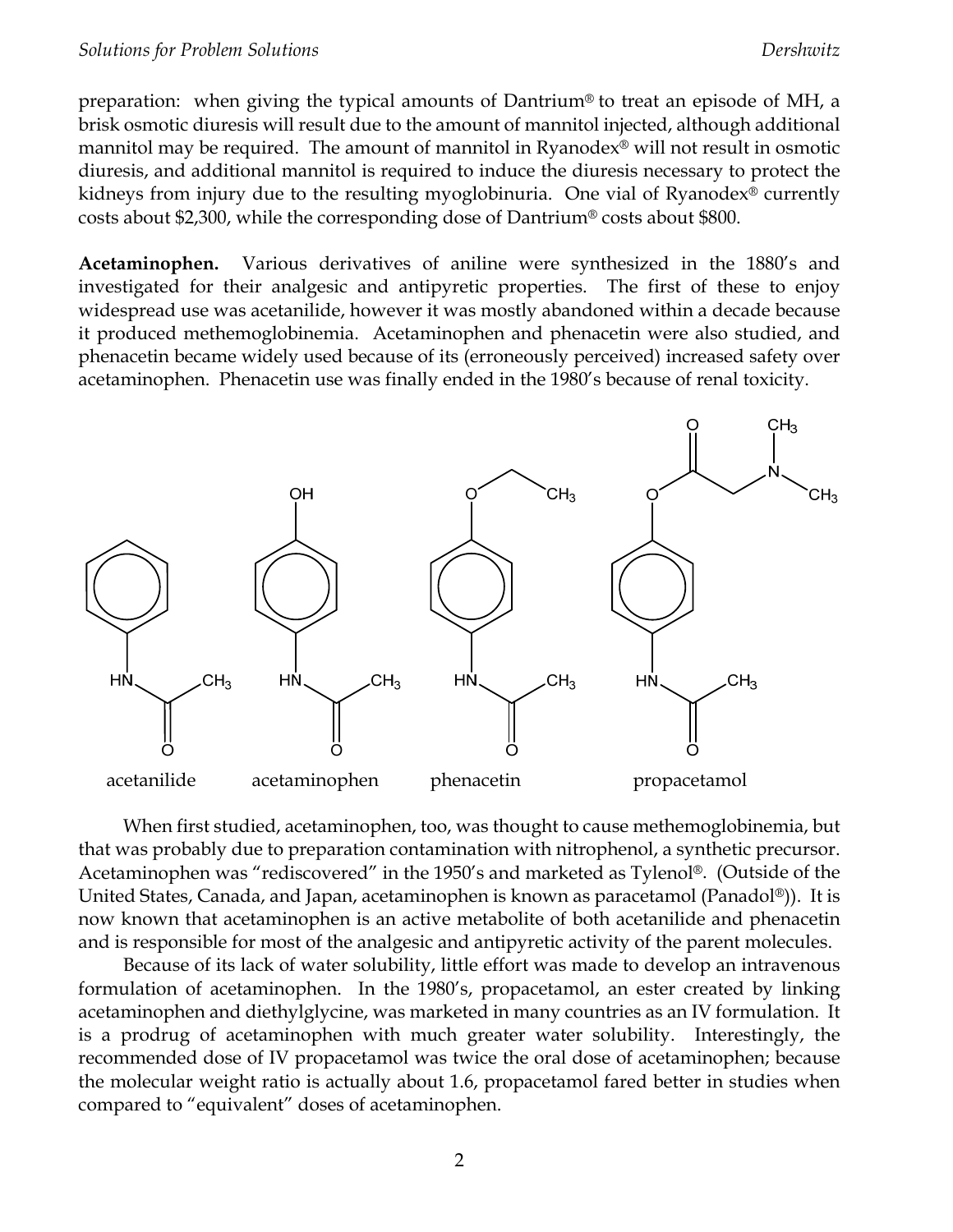Propacetamol is irritating when injected intravenously. In the early 2000's, there was renewed research on developing an intravenous preparation of acetaminophen. It was marketed in the United States in 2010 as Ofirmev®. The preparation contains, in each 100 mL of solution:

> acetaminophen 1,000 mg mannitol 3,850 mg cysteine 25 mg sodium phosphate 10.4 mg  $pH \approx 5.5$

The 100-mL solution is intended to be given over 15 minutes [3]. Thus, as far as anesthesiologists are concerned, this solution is not a particularly good solution to a problem solution.

The package label for IV acetaminophen states, "No dose adjustment is required when converting between oral acetaminophen and OFIRMEV dosing in adults and adolescents who weigh 50 kg and above." [3] This is a true statement regarding *toxicity*, but it may not be true in terms of *efficacy*. Virtually all of the published clinical studies comparing oral versus IV acetaminophen have employed identical doses. However, the bioavailability of acetaminophen is not 100%; reported values typically range from 65-90%, with lower values reported for doses in the 500-650 mg range, and higher values reported for doses  $\geq 1$  gram.

As of this writing, the price of a 1-g dose of IV acetaminophen in the United States is about \$32. (It is much less expensive in other countries). There is much pharmacoeconomic research attempting to determine the subset of patients in whom this preparation may be cost-effective.

**Ibuprofen.** When ibuprofen was first marketed, it was touted as a more stomach-friendly alternative to aspirin. The following graph helps explain why:





3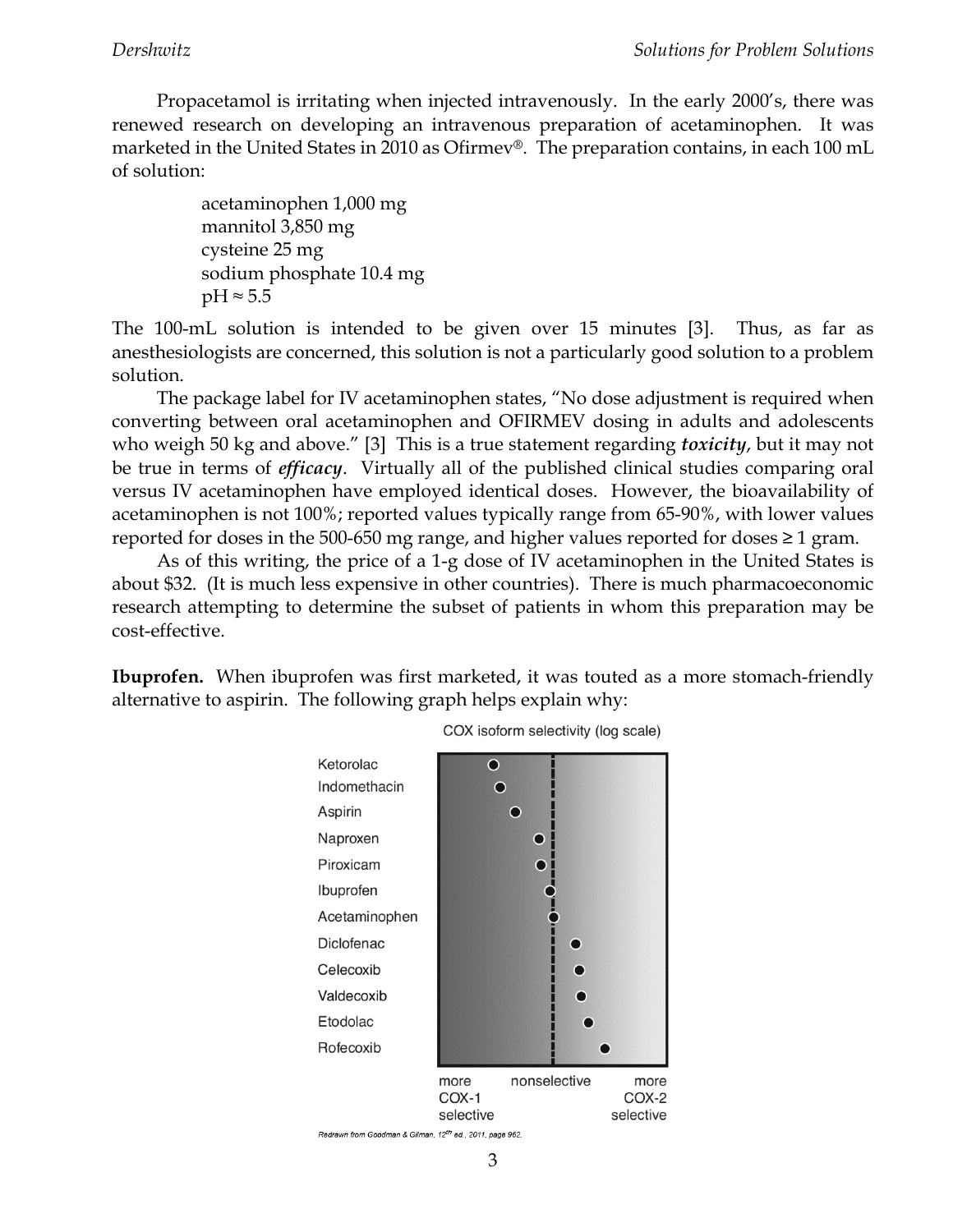COX-1-selective medications, like ketorolac and aspirin, have greater antinociceptive and antiplatelet effects while causing a higher incidence of GI ulceration. COX-2-selective medications, like diclofenac and celecoxib, have greater antiinflammatory effects while causing an increased risk of myocardial ischemia. Ibuprofen is nonselective, inhibiting COX1 and COX2 to the same degree. In comparison to aspirin and ketorolac, it does indeed cause less GI ulceration.

The oral formulation of ibuprofen was first marketed in 1974, and it became available as an over-the-counter product ten years later. In 2009, the intravenous formulation was marketed as Caldolor® [4]. A vial contains:

> ibuprofen 800 mg arginine 624 mg water to 8 mL, pH  $\approx$  7.4

A vial of IV ibuprofen currently costs about \$11 in the United States. It is therefore much less expensive than IV acetaminophen, while at the same time being much more expensive than IV ketorolac whose 30-mg and 60-mg vials are both less than a dollar. In contrast to parenteral ketorolac, parenteral ibuprofen should not be given IM.

**Diclofenac.** Diclofenac and etodolac were first marketed in 1988 and 1991, respectively. This was before the initial reports of the separate isoforms of COX in 1992, and the marketing of the first "COX-2-selective" drug, celecoxib, in 1998. However, as the graph on the previous page shows, both diclofenac and etodolac are selective for COX-2, and etodolac is in fact more selective for COX-2 than celecoxib or valdecoxib that were both marketed as "COX-2 selective" medications.

Parecoxib, a water-soluble prodrug of valdecoxib, underwent several studies in the late 1990's in the United States, but was never marketed here after valdecoxib and refocoxib were withdrawn from the market due to an increased risk of myocardial ischemia. It is, however, available in numerous other countries. Interestingly, ketorolac, so commonly used in the United States in the perioperative period, is not available in many other countries because of the increased risk of perioperative bleeding and GI ulceration.

Diclofenac has long been available in other countries for IV or IM administration. The preparation is called Voltarol® and contains diclofenac 25 mg/mL along with mannitol and propylene glycol to facilitate solubility and benzyl alcohol and sodium metabisulfite as preservatives. The recommended administration method for the treatment of acute postoperative pain is to dilute 3 mL of the solution with 100 mL – 500 mL of normal saline or 5% dextrose solution to which 0.5 mEq of sodium bicarbonate has been previously added. This solution is then infused over 30 – 120 minutes [5]. This certainly qualifies as a problem solution.

There is a new, investigational solution of diclofenac (Dyloject®) that has been approved by FDA but that has not yet been marketed in the Unites States. The 1-mL vial contains:

> diclofenac 37.5 mg hydroxypropyl betadex 333 mg monothioglycerol 5 mg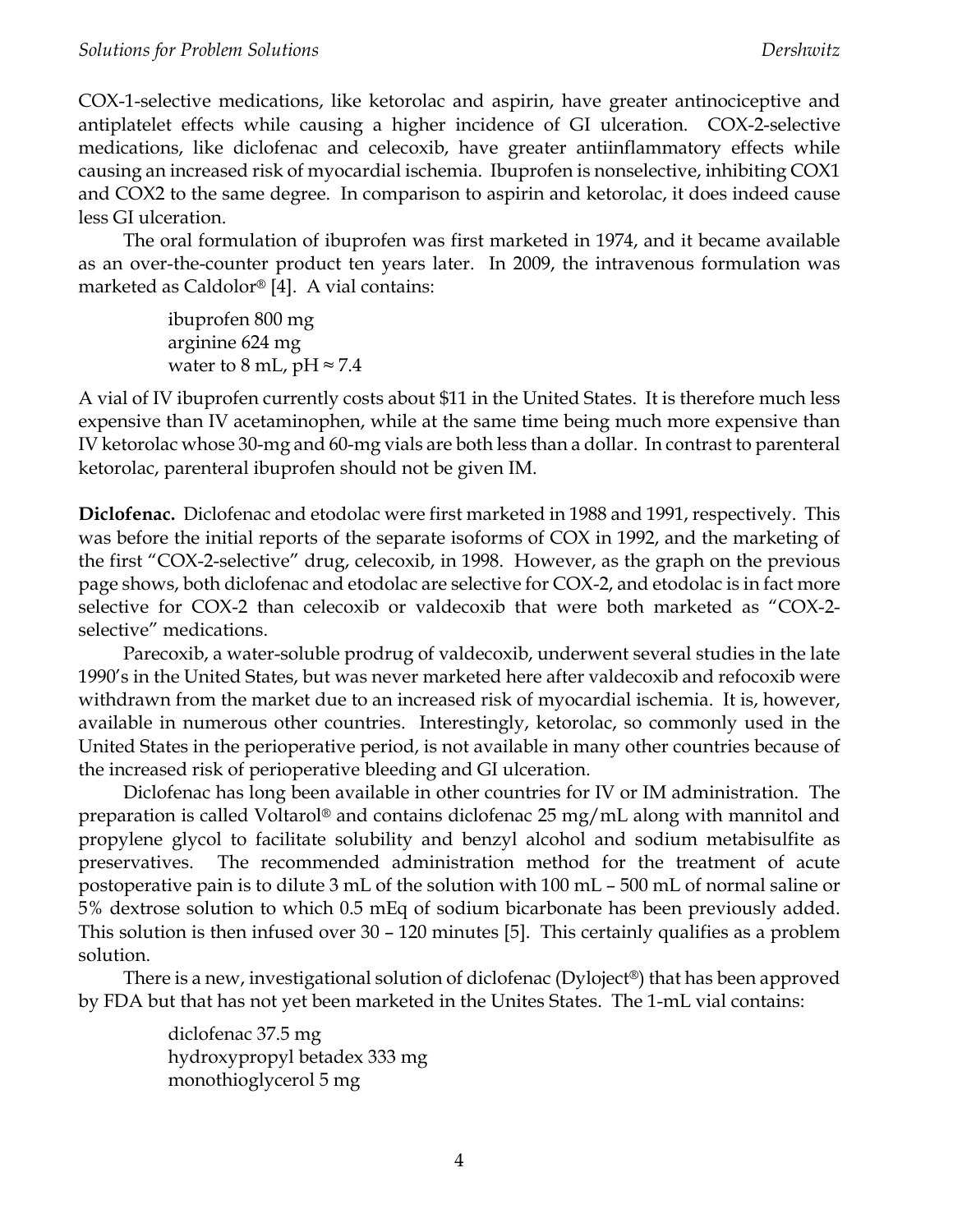A dose can be administered as an IV bolus over 15 seconds [6]. This new preparation also represents a real solution to a problem solution. It also represents one member of an expanding group of preparations in which a cyclodextrin is used to facilitate solubility.

The new preparation of IV diclofenac has been compared to IV ketorolac in a few human trials. A single-dose study compared 30 mg ketorolac with multiple doses of diclofenac in persons having third molar extraction [7]. Both the 37.5 mg and 75 mg treatment groups appeared to experience similar analgesic efficacy to 30 mg of ketorolac. Ketorolac appeared to provide a longer duration of analgesia than diclofenac, however the difference was not significant. Another study compared 18.75 mg or 37.5 mg of diclofenac with 30 mg of ketorolac, each given every six hours, for several days following abdominal or pelvic surgery [8]. In this study, analgesia from 37.5 mg diclofenac or 30 mg ketorolac was similar, and superior to that of 18.75 mg diclofenac.



**Propanidid.** In the 1970's, there were three IV anesthetics marketed in many countries, but not in the United States, that were formulated in polyethoxylated castor oil (Cremophor®): alphaxalone, propanidid, and propofol. All three preparations were essentially abandoned because of the high incidence of hypersensitivity reactions, including full-blown anaphylaxis, attributed to the solubilizing vehicle. All three therefore qualify as problem solutions. Interestingly, polyethoxylated castor oil continues to be used in the United States as the solubilizing agent for such parenteral medications as the immunosuppressive cyclosporine and the antineoplastic paclitaxel. Prior to the administration of these medications, patients are typically premedicated with histamine  $H_1$  and  $H_2$  antagonists and a glucocorticoid in an attempt to decrease the incidence and severity of hypersensitivity reactions. But what became of these three IV anesthetics?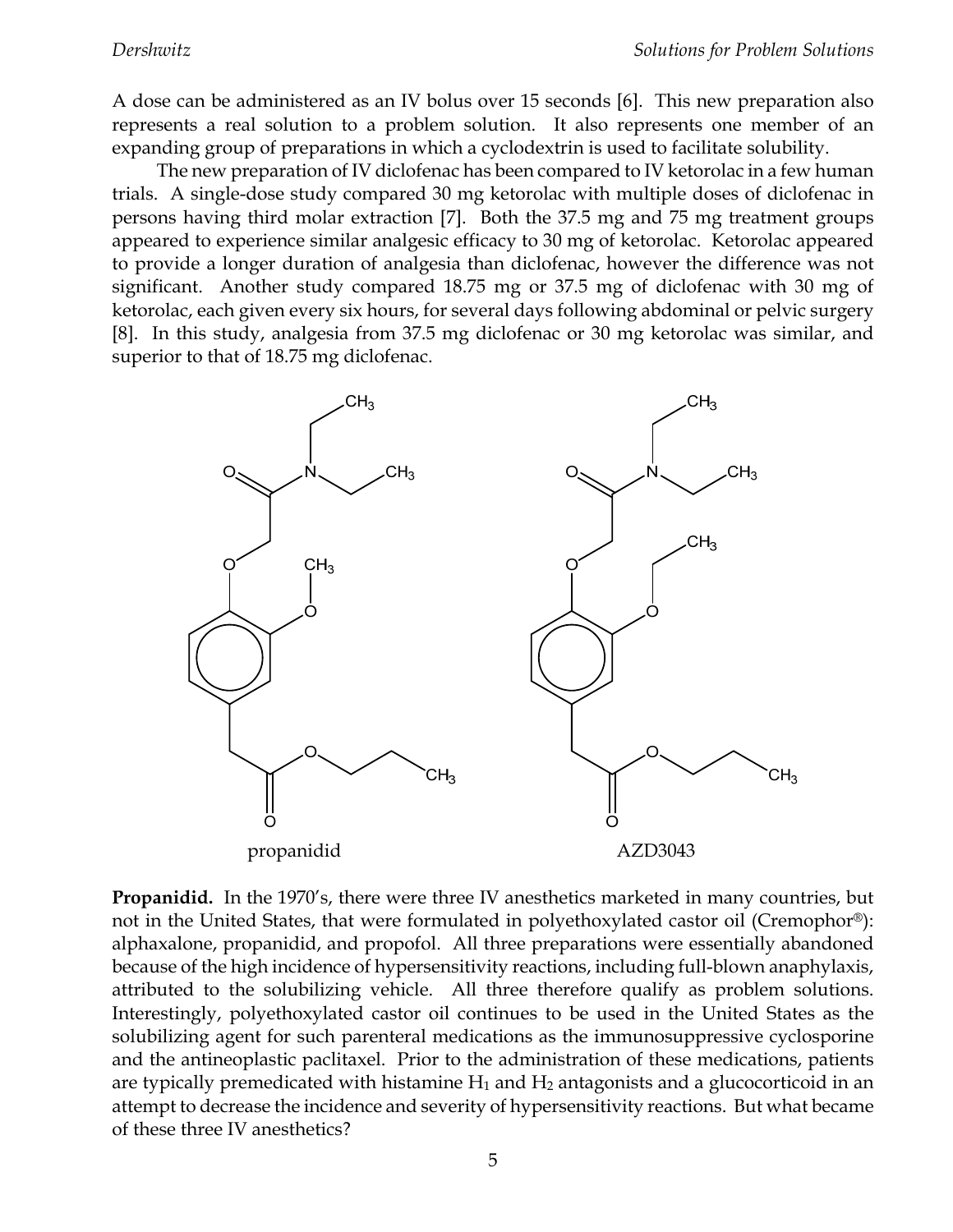In the 1980's, propofol was, of course, reformulated as an emulsion in Intralipid®. It became a blockbuster product and largely replaced thiopental as the IV induction agent of choice because of its more rapid offset kinetics, lesser hangover effects, and intrinsic antiemetic activity. The currently available propofol preparations represent a real solution to a problem solution.

Propanidid is a natural product found in clove oil. It is rapidly metabolized by esterases and thus has superior offset kinetics to propofol. However, a well-tolerated and reliable preparation has not yet been marketed. AZD3043 contains a minor alteration to the propanidid molecule that results in higher potency. *[Important disclaimer: In 1999, I was a consultant to Advanced Medicine that later changed its name to Theravance. I suggested to Tom Jenkins, the head medicinal chemist at Advanced Medicine, that he synthesize a derivative of propanidid in order to create a drug that would be superior to propofol.]* It was formulated as a lipid emulsion and studied in rats and pigs. Presumably because of its esterase metabolism, it had superior offset kinetics to propofol [9]. This month, the first human trials of AZD3043 are being published [10-12]. As described in the accompanying editorial [13], it is still too early to decide whether the lipid emulsion of AZD3043 represents a solution to the problem solution of propanidid.

**Alphaxalone.** Althesin® was a formulation of alphaxalone and alphadolone in Cremophor®. A new formulation of alphaxalone, solubilized in a  $\beta$ -cyclodextrin, has been prepared, and the first human trial is being published this month [14]. The kinetics of this preparation of alphaxalone were found to be similar to those of propofol, but there was less of a cardiovascular depressive effect as compared to propofol. As with AZD3043, it is still too early to decide whether this formulation of alphaxalone represents a solution to the problem solution of alphaxalone.

Although the authors of the present study did not address these questions, I would like to wonder aloud what would happen if a large volume of the  $\beta$ -cyclodextrin vehicle were given to an individual anesthetized with alphaxalone. Would it be toxic? Would it reverse the anesthetic effects? As we know, sugammadex, a  $\gamma$ -cyclodextrin, binds to, and rapidly terminates the pharmacological effects of, rocuronium. Might alphaxalone be the first reversible intravenous anesthetic agent by virtue of its binding to a large excess of its vehicle? I would love to see the results from this experiment!